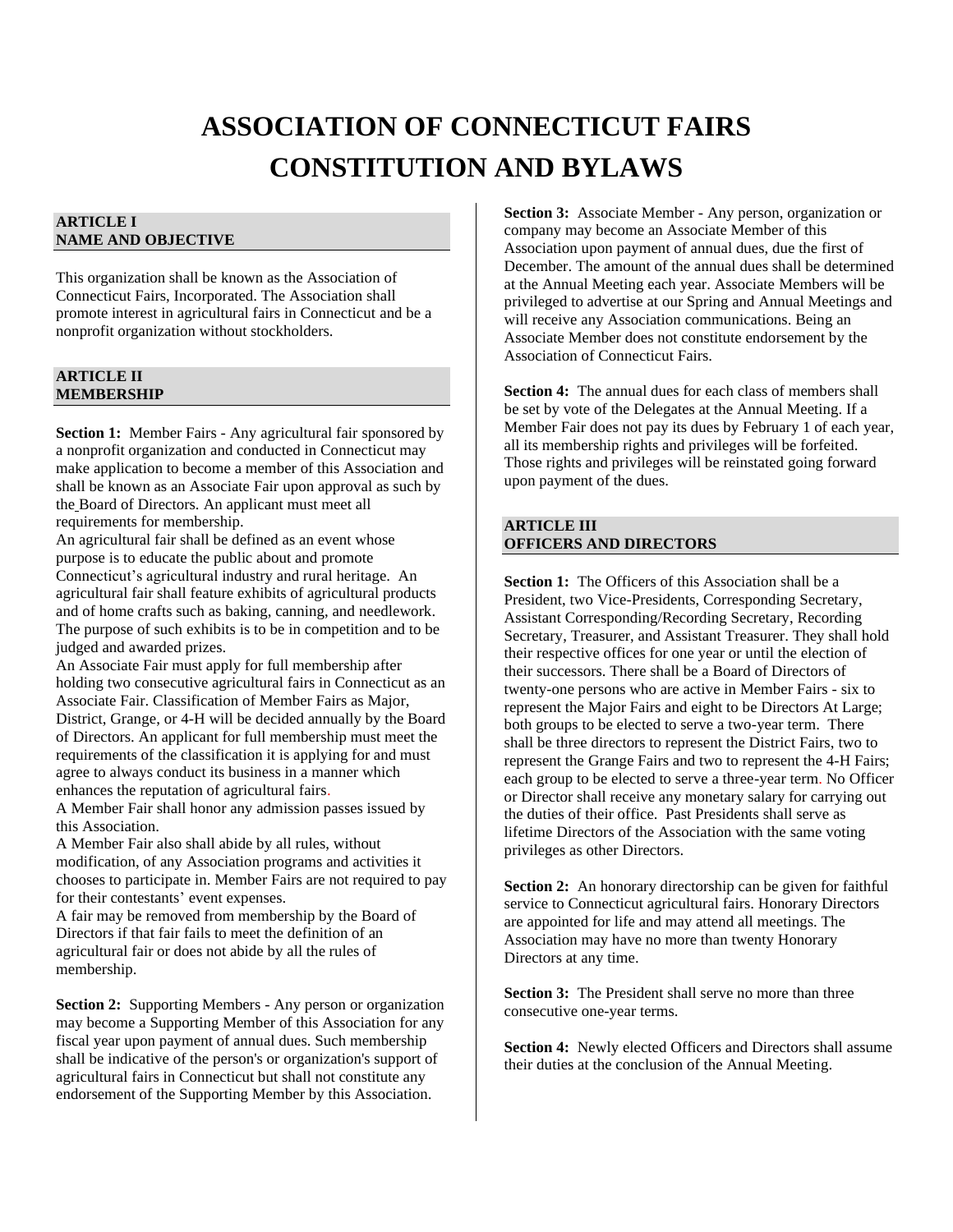#### **ARTICLE IV VOTING PRIVILEGES**

**Section 1:** Officers and Directors shall have a vote at special and regular meetings of the Officers and Directors but not at the Spring and Annual Meetings of the membership.

**Section 2:** Honorary Directors have no voting privileges.

**Section 3:** Delegates - Each Member Fair shall be entitled to two delegates authorized to vote at meetings of the membership. Delegates shall be selected by each Member Fair. Associate Fairs shall not be entitled to any voting delegates but may be represented at all meetings of the membership. Delegates may vote when issued proper credentials.

**Section 4:** Supporting and Associate Members have no voting privileges.

#### **ARTICLE V DUTIES OF OFFICERS AND DIRECTORS**

**Section 1:** The President shall preside at all meetings of the membership of the Association, all meetings of the Officers and Directors, and by virtue of the office, be considered a member of all committees except the Nominating Committee. The President is to approve all bills presented to the Treasurer for payment; no bill to be approved unless provided for in the Association's approved budget.

**Section 2:** The First Vice-President, in the absence of the President, shall have all the responsibilities of the President.

**Section 3:** The Second Vice-President, in the absence of the President and First Vice-President, shall have all the responsibilities of the President.

**Section 4:** The Recording Secretary shall keep the minutes of all business meetings and shall furnish the Corresponding Secretary with a copy of said minutes for distribution to all Member Fairs and Officers and Directors of this Association.

**Section 5:** The Corresponding Secretary shall do the writing the Association may require, may receive money for the Association and pay it to the Treasurer. It shall also be the responsibility of the Corresponding Secretary to bill Member and Associate Fairs for dues at least sixty days prior to each February 1, to collect dues from and keep a list of Associate and Supporting Members, and to distribute copies of the Recording Secretary's minutes to all Member Fairs and Officers and Directors of this Association.

**Section 6:** The Assistant Corresponding/Recording Secretary shall perform all duties assigned by the Corresponding Secretary or Recording Secretary and have all the responsibilities of the Corresponding Secretary or Recording Secretary in their absence.

**Section 7:** The Treasurer shall have custody of the funds of the Association, shall maintain audit-ready records of the Association's financial transactions, shall pay all bills which have been approved by the President, and shall monitor the Association's budget. If, for any reason, the Treasurer is unable to do so, the Assistant Treasurer, First Vice-President, or President, in that order, may sign checks. There shall be an internal audit annually and an outside audit every five years or whenever there is a change of Treasurer.

**Section 8:** The Assistant Treasurer shall perform any duties assigned by the Treasurer and have all the responsibilities of the Treasurer in the absence of the Treasurer.

**Section 9:** The Corresponding Secretary, Assistant Corresponding/Recording Secretary, Treasurer, and Assistant Treasurer shall be bonded. The Officers and Directors shall determine the amount of the bonds at their first meeting of each fiscal year.

**Section 10:** The immediate past President shall act as advisor to the President until replaced with a new past President.

**Section 11:** The Officers and Directors shall have supervision over the general business of the Association, shall fill all vacancies that may occur among the Officers or Directors, shall prepare a budget proposal for each Annual Meeting, and shall amend the Association's approved budget as necessary. Officers and Directors shall meet four times a year. A quorum shall consist of ten persons eligible to vote.

**Section 12:** The unexcused absence of any Officer **or** Board member for two Membership or Board meetings in any fiscal year will cause that person to not be issued a state fairs season pass and may be reason for replacement. A vote taken at or subsequent to the second meeting missed, with a majority of the board present voting in favor of replacement, shall warrant a replacement being appointed to serve until the next election.

#### **ARTICLE VI COMMITTEES**

**Section 1:** Unless otherwise stated in this document, all committees shall be appointed by the President unless appointed by the Delegates at the Spring or Annual Meetings.

**Section 2:** Scholarship Committee - One member of this committee is to be elected at the Annual Meeting for a fiveyear term. This means the committee will always consist of five persons and the member who has served the most years of their current elected term becomes chairman. No member may be reelected to this committee for at least two years after serving a five-year term.

**Section 3:** Nominating Committee - A five-member Nominating Committee shall be elected at the Annual Meeting. The Committee shall make recommendations to the following Annual Meeting concerning positions to be filled at that meeting and may make recommendations to the Directors